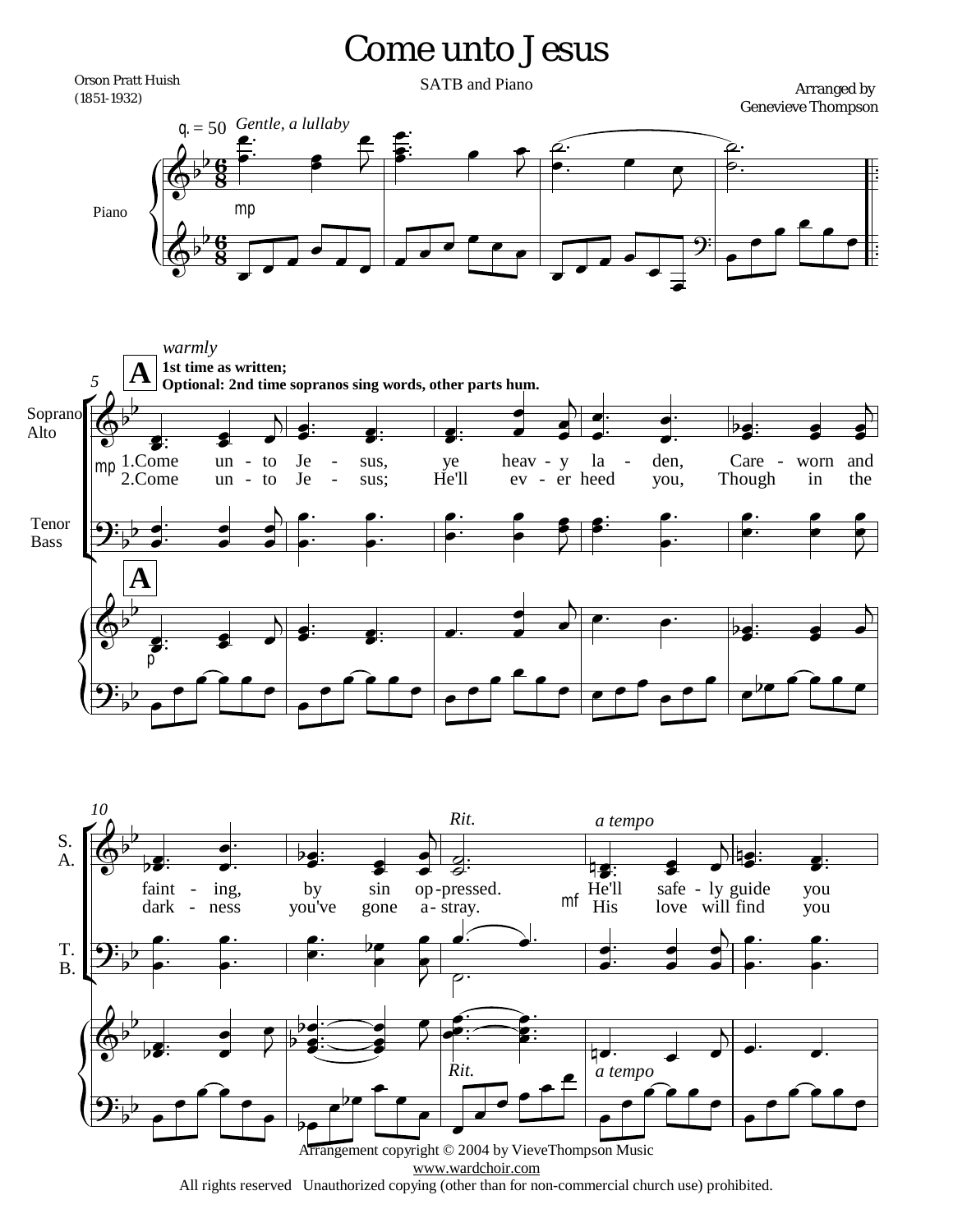

 $\mathbf{\mathcal{G}}^{\mathbf{\cdot}}_{\mathbf{\flat}}$  $\overline{b}$ 

 $\overline{\phantom{a}}$  $\frac{1}{\bullet}$ 

 $\frac{1}{1}$ 

 $\overline{\phantom{a}}$  $\bullet$ 

 $\frac{1}{1}$ 

 $\overline{\bullet}$ 

 $\frac{1}{1}$ 

 $\overline{\bullet}$  $\bullet$ 

 $\frac{1}{1}$ 

 $\overline{\bullet}$  $\bullet$ 

 $\overline{\bullet}$ **2 J**   $\overline{\phantom{0}}$  $\overline{\phantom{a}}$  $\overline{\bullet}$ 

 $\overline{\phantom{0}}$  $\overline{\phantom{a}}$   $\overline{\bullet}$ 

 $\overline{\bullet}$  $\downarrow$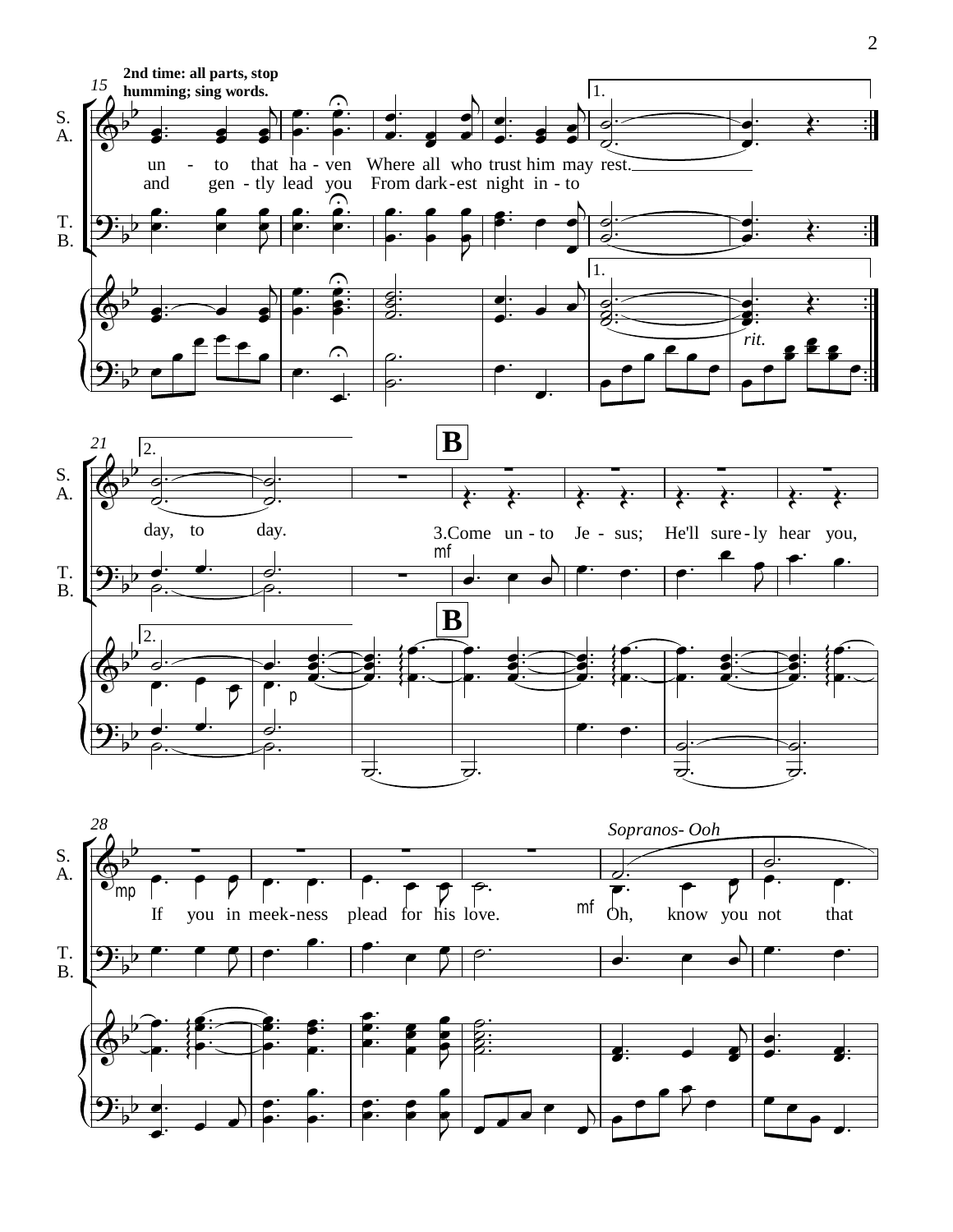